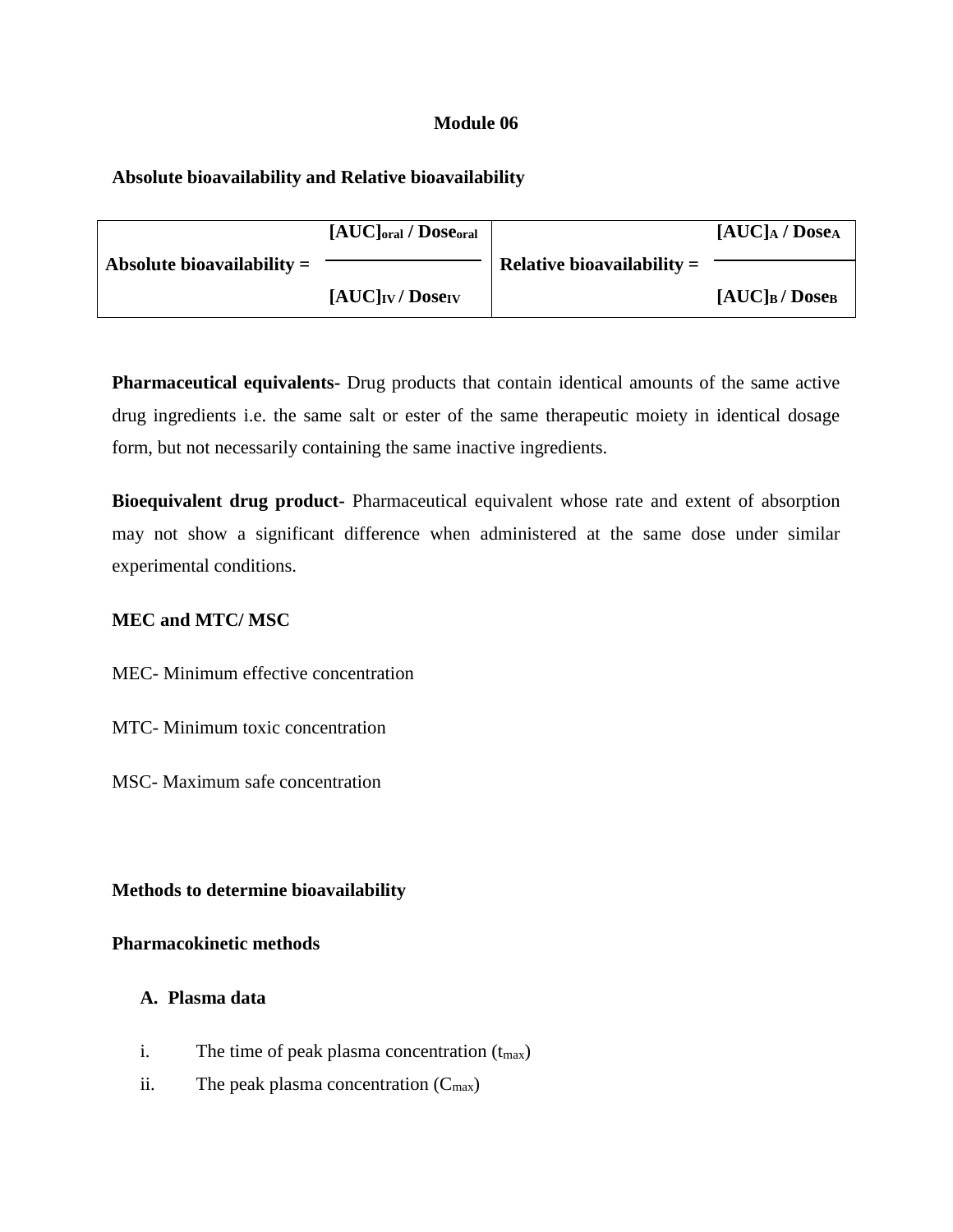iii. The area under the plasma level- time curve (AUC)

# **B. Urine data**

- i. The cumulative amount of drug excreted in the urine (Du)
- ii. The rate of drug excretion in the urine (dDu/dt)
- iii. The time for maximum urinary excretion (t)

# **Evaluation and design of a single dose bioequivalency study-**

A single dose bioequivalency study is usually performed in normal, healthy human volunteers. The volunteers are used in complete, open label cross over fashion design such as Latin square cross over design. The Latin square design plans the clinical trial so that each subject receives each drug product only once with adequate time between medications for the elimination of drug from the body. Example of Latin square crossover design for a bioequivalency study of three different drug formulations in six human volunteers are given in table.

After each patient receives a drug product, blood samples are collected at appropriate time intervals so that a valid blood drug level-time curve may be obtained.

|         | <b>Study Period</b> |              |                   |  |
|---------|---------------------|--------------|-------------------|--|
| Subject |                     | $\mathbf{2}$ | 3                 |  |
|         | A                   | B            | $\cap$            |  |
| റ       | B                   | $\Gamma$     | A                 |  |
| っ       | $\curvearrowright$  | A            | B                 |  |
| 4       | A                   | $\Gamma$     | B                 |  |
|         | ⌒                   | B            | A                 |  |
| 6       | B                   | A            | $\mathsf{\Gamma}$ |  |